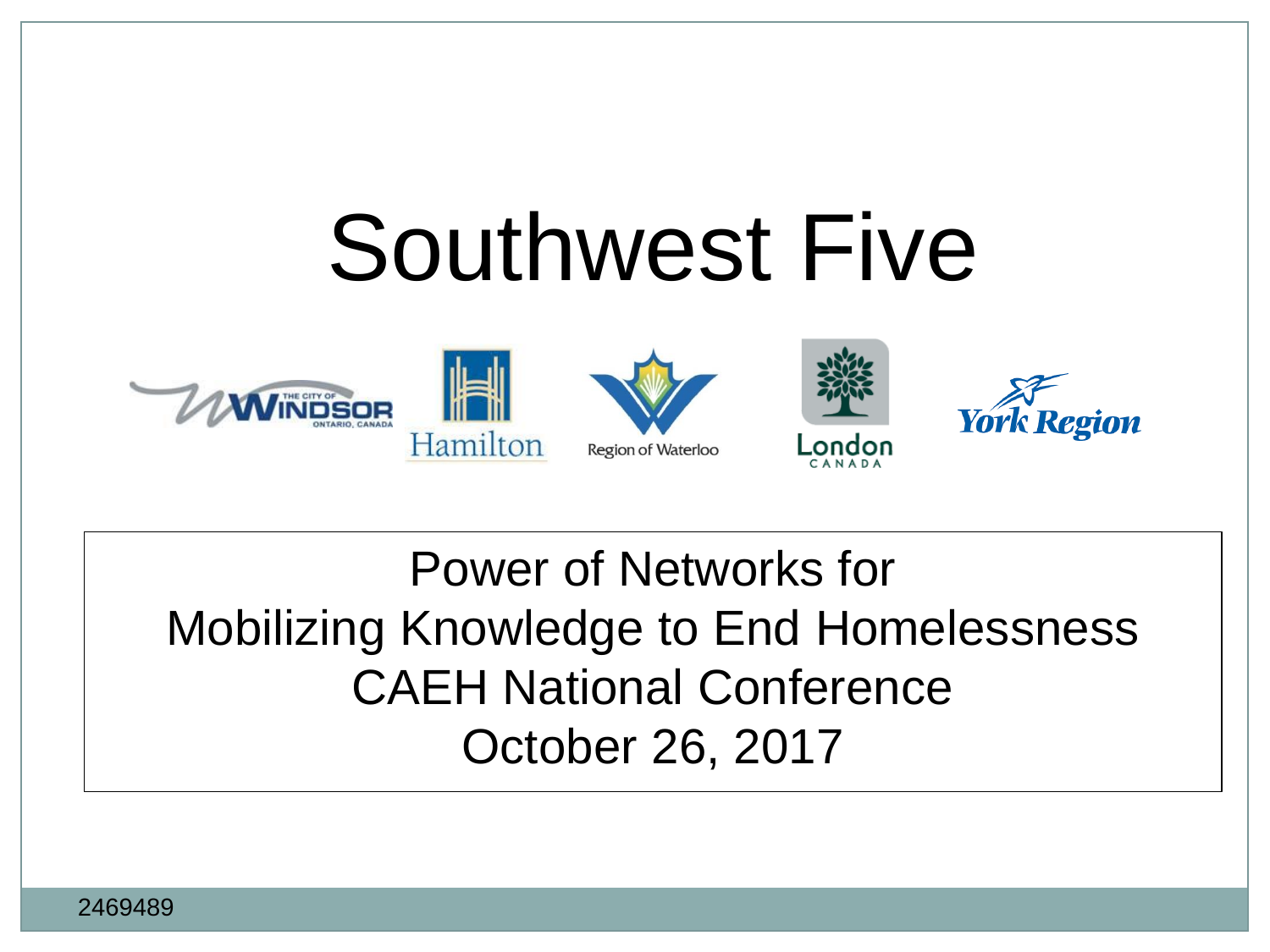## **History**

• Began in 2014

- 7 Cities set the stage
- Piloted in 2015 with five communities across Southwestern Ontario – Hamilton, Windsor, Waterloo, London, York
- Focus was on information sharing and supporting the work around Housing First and Housing Stability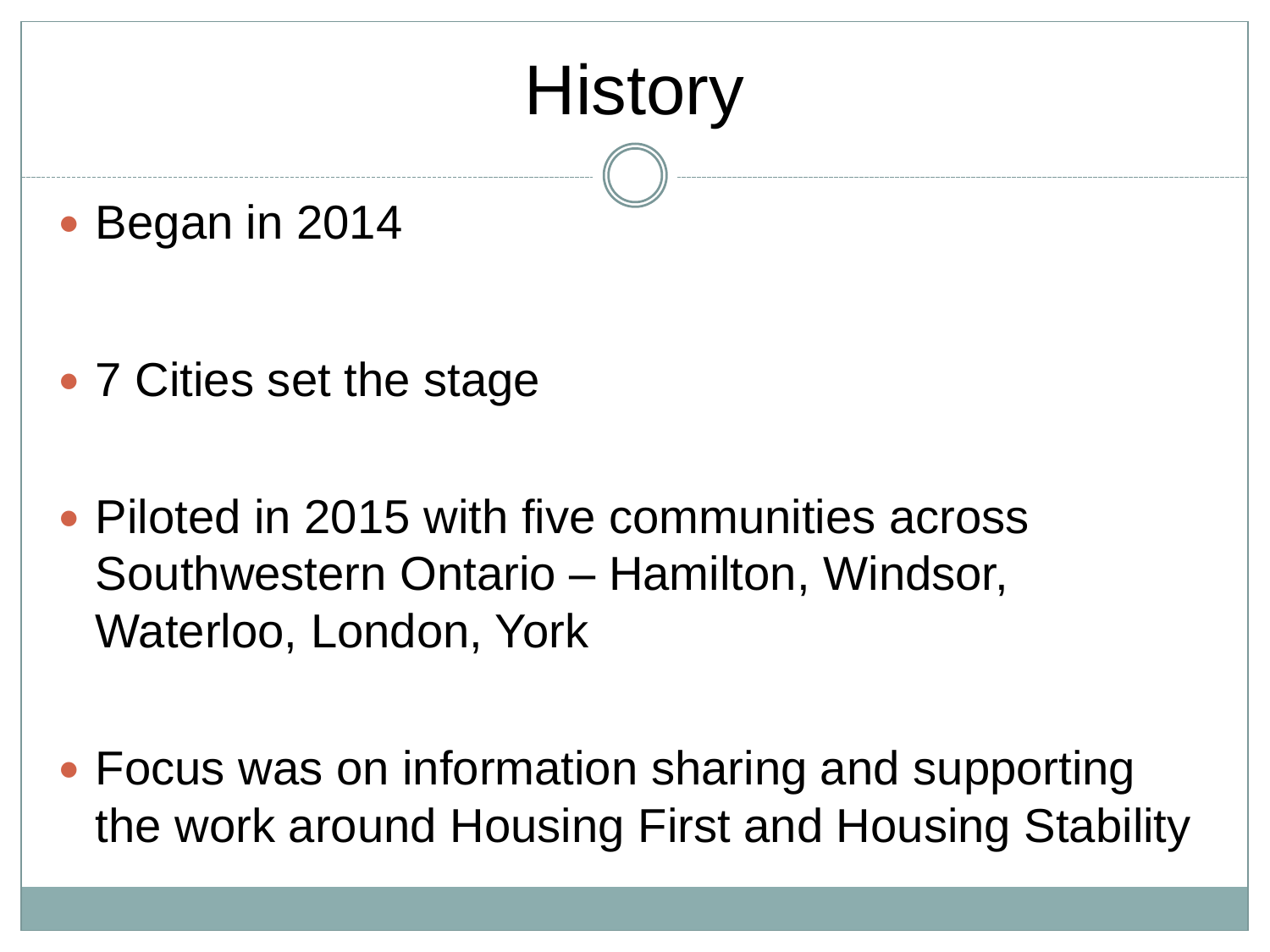### SouthWest 5 Membership

- Group established based on:
	- Size of community (mid-sized city) presence of similar system components
	- Proximity to meet face-to-face
	- Demonstrated investment and interest in innovative approaches, system redesign, networking and collective impact
- Membership Service Manager representative with decision making and accountability
- Guests may be invited to participate.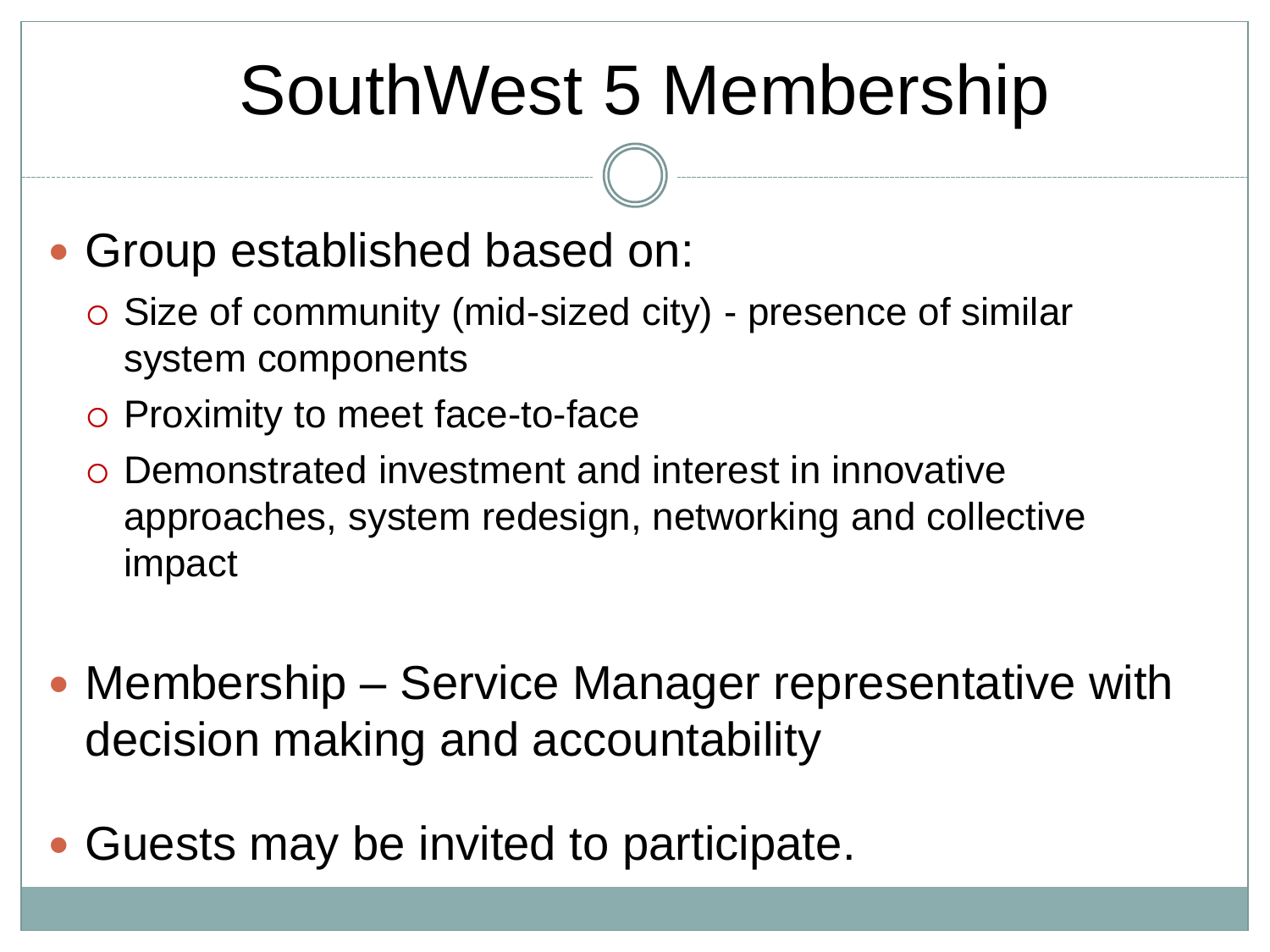#### Governance Structure

• Terms of Reference and membership list

- Each community hosts one face-to-face meeting each year – responsible for drafting agenda, refreshments and notes
- Review of Terms of Reference and membership each year – decided to continue for 2016 and 2017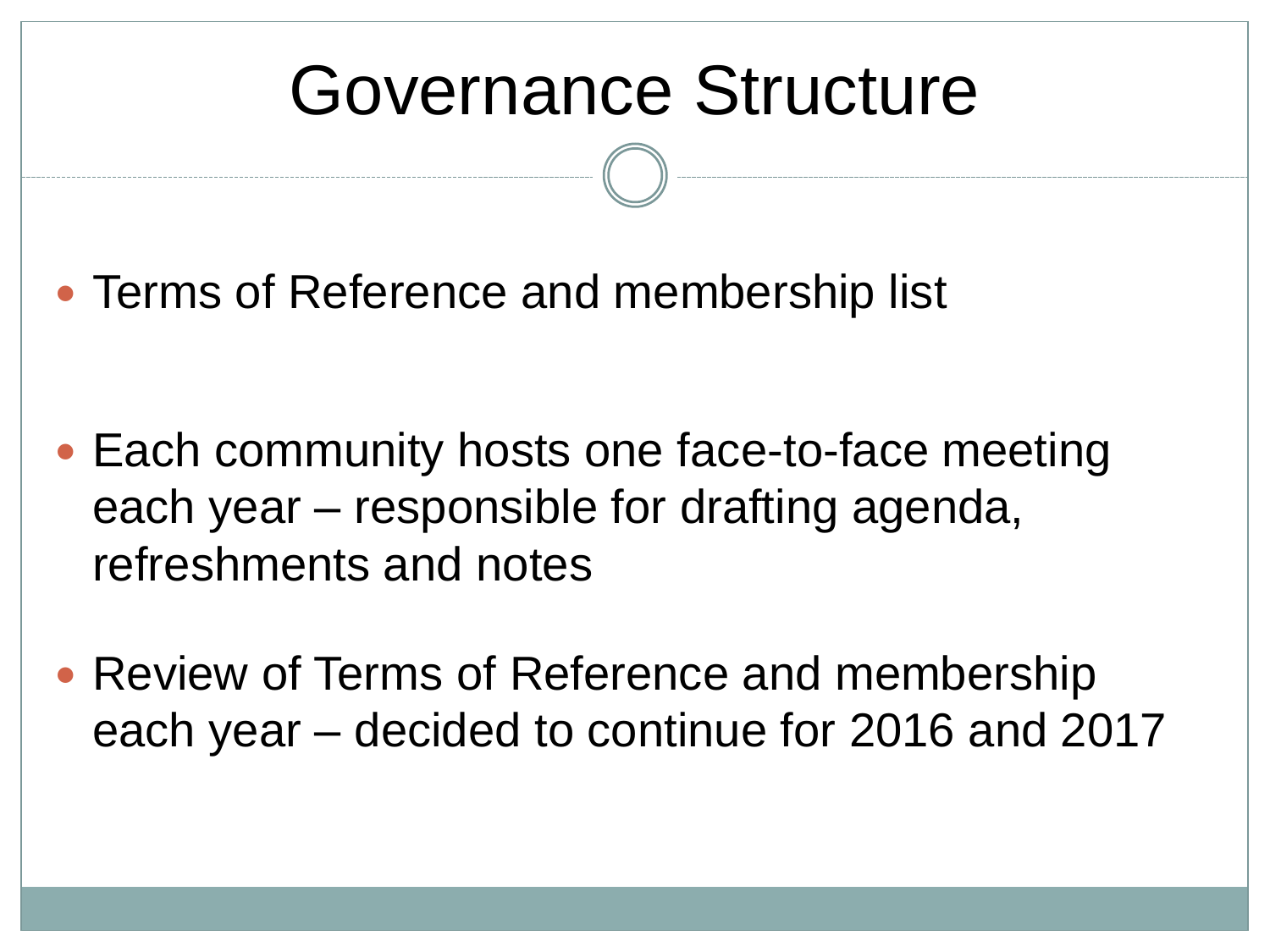#### **Activities**

- Membership contact List
- Host joint learning sessions for the group
	- "How To Be An Awesome Shelter"
	- "Establishing Services Within a System Context"
- Share plans, policies, program design/redesign and other relevant materials
- Highlight local programs/practices during meetings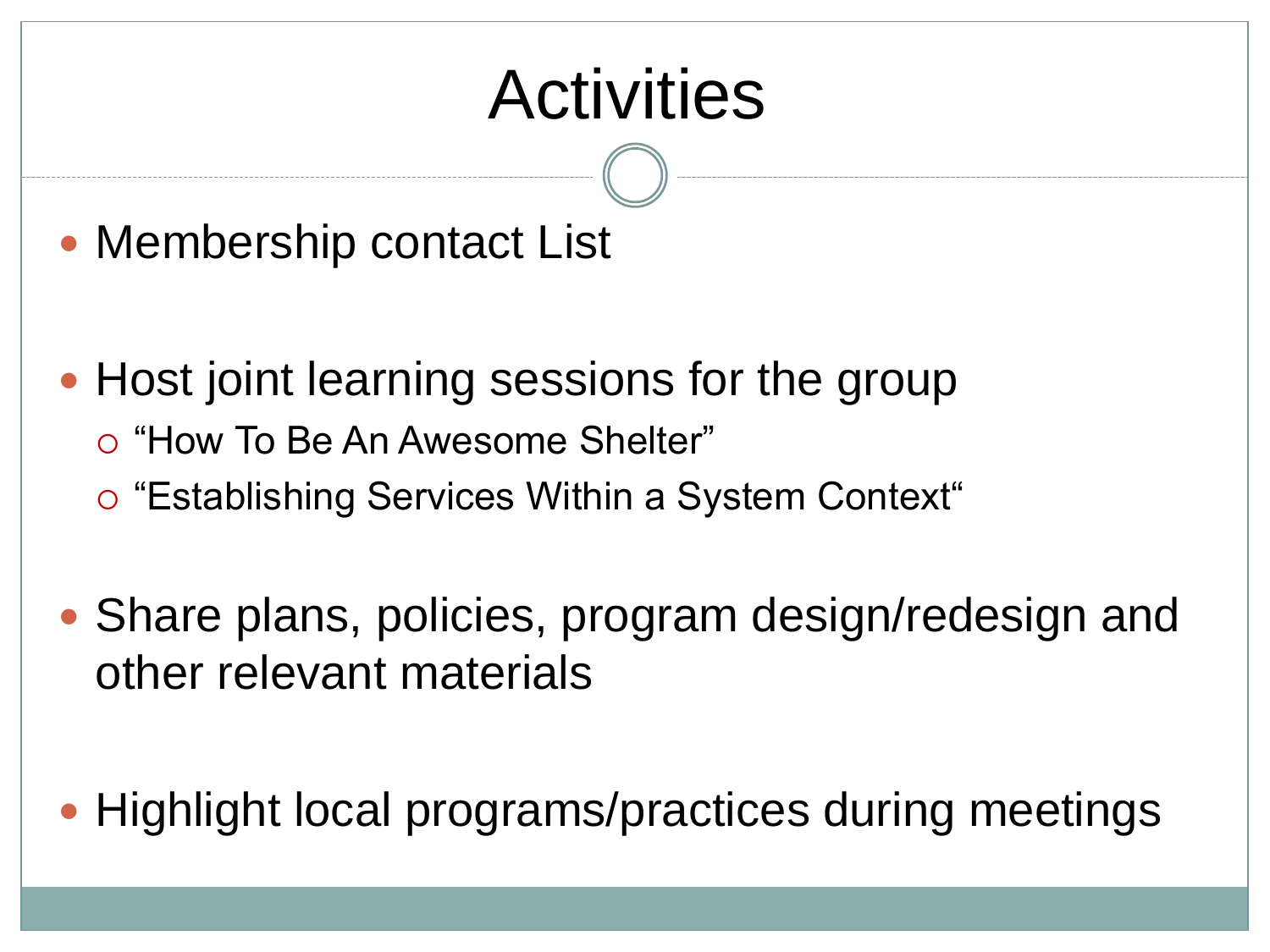#### **Activities**

- Share work related to HMIS implementation (HIFIS 4.0)
- Discuss provincial, national, and international policy changes
- Align key messages to sr. level's of government
- Province joined one meeting
- Members of EENet HF COI Steering Committee